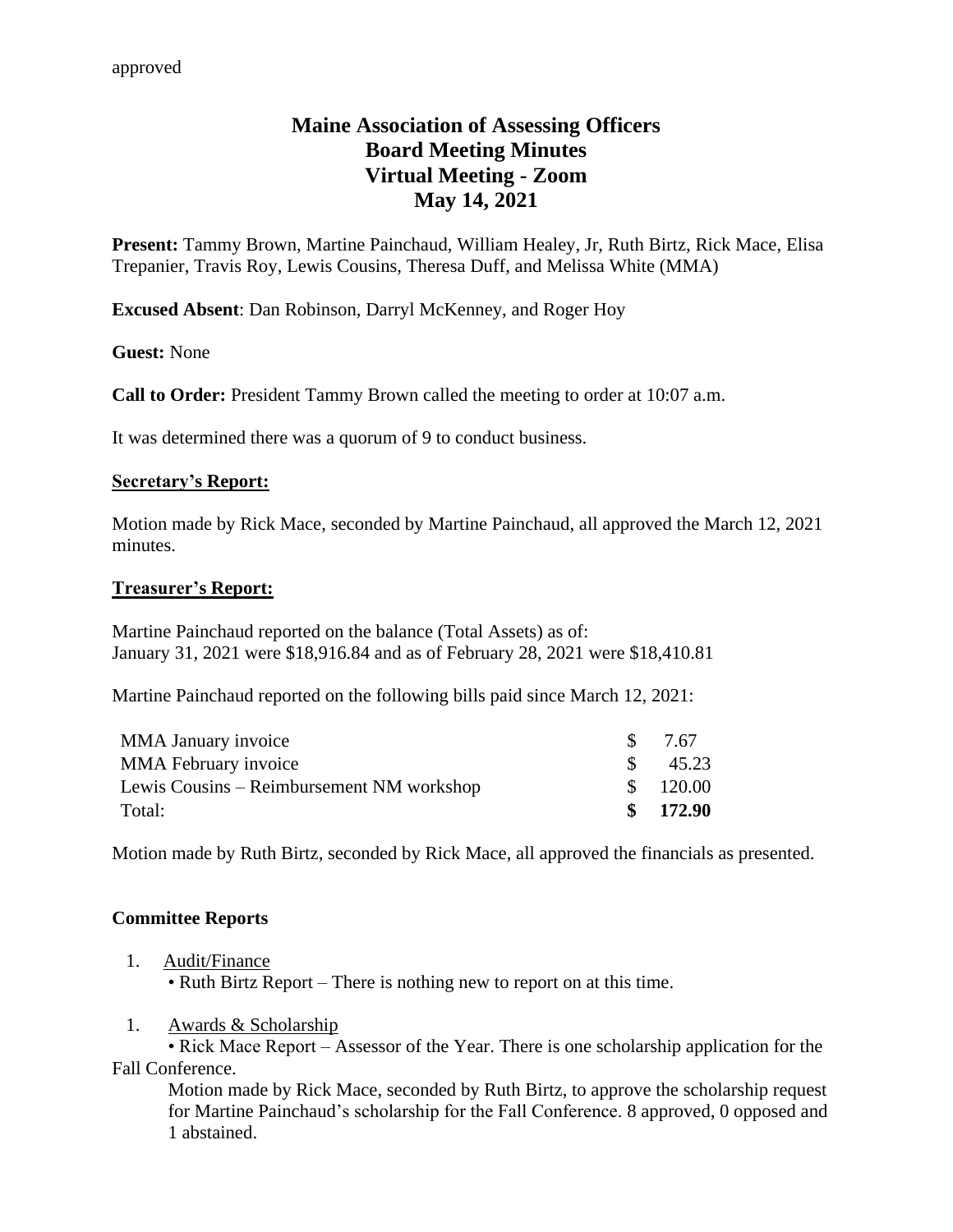Tammy noted she will include the Assessor of the year and scholarship forms in the upcoming newsletter.

2. Calendar/Advertisers

• Lewis Cousins Report – There will be no need to prepare the calendar if there isn't an in person Conference in the fall. He is working on collecting monies from advertisers from last year.

3. Conference

• Tammy Brown Report – Sebasco is still holding the September dates for the in person conference in 2021, per the original conference. There was discussion of the pros and cons of holding the conference in person. Bill noted presenters are willing to present either in person or virtually.

Motion made by Ruth Birtz, seconded by Travis Roy, to hold the 2021 Fall Conference via zoom, 7 approved, 2 opposed.

4. Distance Learning

• Travis Roy Report – Provided the list of upcoming IAAO virtual training opportunities.

5. Education

• Bill Healey Report – Has received Lisa Hobart's presentation and has submitted her presentation for CEU's. He will work to schedule a similar agenda layout as the previous virtual convention. The excel course will take place via Zoom in the fall.

6. Ethics

• Travis Roy Report – There is nothing new to report.

7. Executive Board

• Ruth Birtz Report – There is nothing new to report.

Motion made by Rick Mace, seconded by Ruth Birtz to propose the quorum number to be changed from 9 to 7 for meetings, all approved. Travis distributed the proposed By-Law change to the Board, via email.

8. Historian

• Darryl McKenney Report – Was absent.

9. Legislative

• Darryl McKenney Report – Was absent.

10. Membership

• Roger Hoy Report – Roger was absent. Tammy reported as of May 14, 2021 there were 256 paid members and 44 unpaid members, total of 300 members.